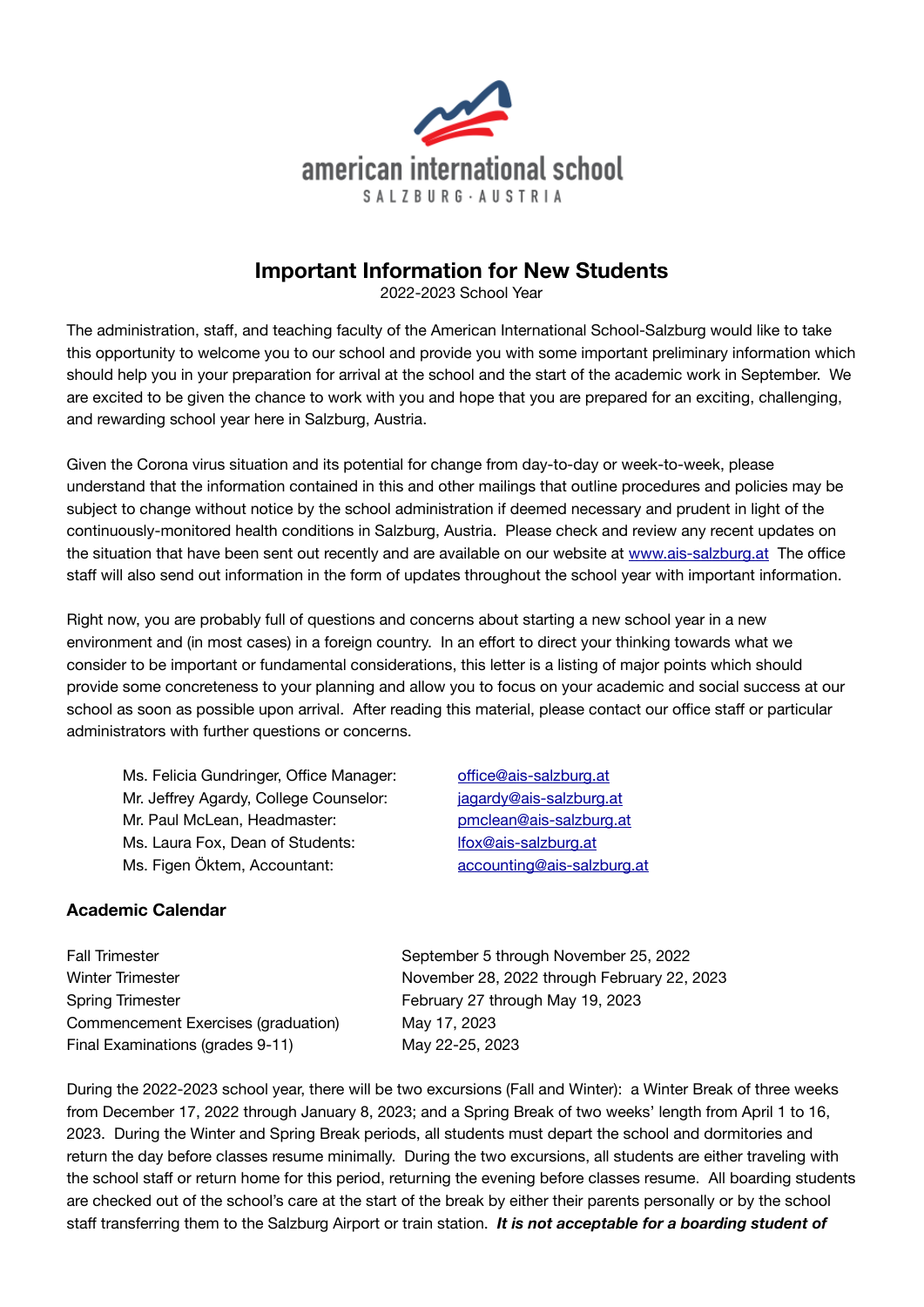# *any grade level to check out of the school's care and remain in Salzburg without parental supervision.*

Among other things, this violates the Austrian visa requirements and residency stipulations. Several reminders will be made during the school year concerning this.

#### **Important Dates for the 2022-2023 School Year**

Arrival days for all boarders **Branch 2022** September 3-4, 2022 Orientation day for all students **September 5, 2022** First day of classes **by Community** September 6, 2022 Fall Excursion to Paris or Barcelona **because the September 28 to October 2, 2022** Winter Break **Winter Break CONFIDENTIAL CONFIDENTIAL CONFIDENTIAL CONFIDENTIAL December 17, 2022 through January 8, 2023** Winter Excursion **Winter Excursion COVER 1999 February 23-26, 2023** Commencement Exercises (Graduation Ceremony) May 17, 2023 Departure days for grades 7 and 8 May 19 & 20, 2023 Final Examinations (Grades 9, 10 and 11) May 23-27, 2022 Departure days for all boarders **May 25-28, 2023** 

#### **Daily/Weekly Bell Schedules, 2022-2023**

#### *Sundays*

| 18:45-19:00   | Report for evening study hall        |
|---------------|--------------------------------------|
| 19:00-21:00   | Evening study hall / Elective period |
| 21:00-21:30   | Quiet time in rooms                  |
| 22:00 / 23:00 | Lights out                           |

#### *Mondays, Tuesdays, Fridays*

| 07:30-18:15   | Breakfast                                            |
|---------------|------------------------------------------------------|
| 08:30-09:20   | Period 1                                             |
| 09:25-10:15   | Period 2                                             |
| 10:15-10:30   | break                                                |
| 10:30-11:20   | Period 3                                             |
| 11:25-12:50   | Lunch A (11:20-12:00) / Period 4B (12:00-12:50)      |
| 12:15:12:50   | Lunch B (12:15-12:55) / Period 4A (11:25-12:15)      |
| 12:55-13:45   | Period 5                                             |
| 13:50-14:40   | Period 6                                             |
| 14:45-15:35   | Period 7                                             |
| 15:35-18:00   | Free time, tutorials, electives or other commitments |
| 18:00 - 18:45 | Dinner                                               |
| 18:45-19:00   | Report for evening study hall                        |
| 19:00-21:00   | Evening study hall / Elective period                 |
| 21:00-21:30   | Quiet time in rooms                                  |
| 22:00 / 23:00 | Lights out (except on Fridays)                       |
|               |                                                      |

#### *Wednesdays*

| <i>07:00-07:30</i> | Breakfast                                            |
|--------------------|------------------------------------------------------|
| 07:30-10:25        | Physical education at the Rif Sports Center          |
| 10:30-11:05        | Period 1                                             |
| 11:10-11:45        | Period 2                                             |
| 11:45-12:20        | Lunch A (11:45-12:20) / Period 3B (12:20-12:55)      |
| 12:20-12:55        | Lunch B (12:25-13:00) / Period 3A (11:50-12:25)      |
| 13:00-13:35        | Period 4                                             |
| 13:40-14:15        | Period 5                                             |
| 14:20-14:55        | Period 6                                             |
| 15:00-15:35        | Period 7                                             |
| 15:35-18:00        | Free time, tutorials, electives or other commitments |
| 18:00-18:45        | Dinner                                               |
| 18:45-19:00        | Report for evening study hall                        |
| 19:00-21:00        | Evening study hall / Elective period                 |
| 21:00-21:30        | Quiet time in rooms                                  |
| 22:00 / 23:00      | Lights out                                           |
|                    |                                                      |

#### *Thursdays*

*07:30-08:00 Breakfast*  08:00-08:25 Seminars I-V 08:30-09:20 Period 1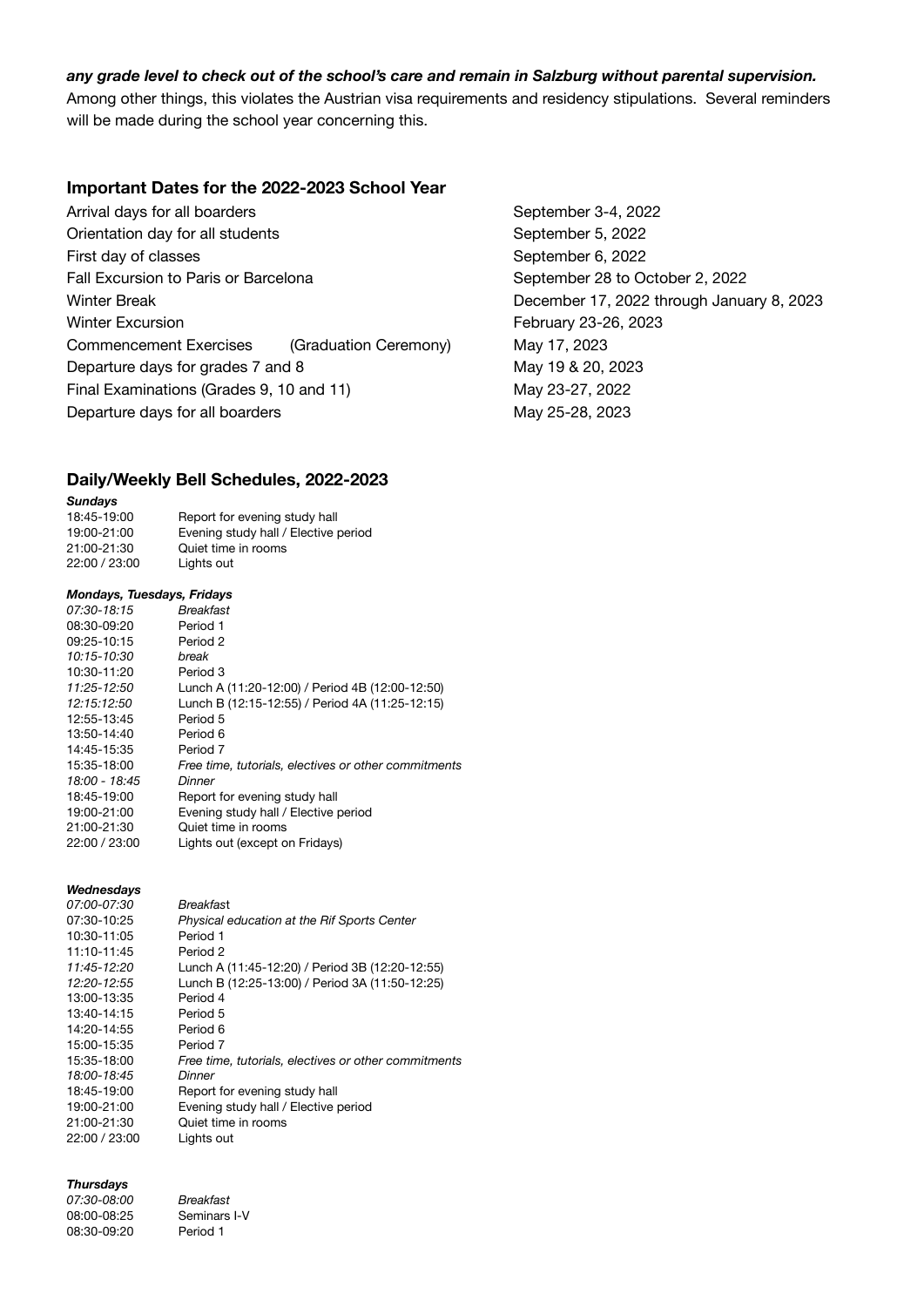| 09:25-10:15   | Period <sub>2</sub>                                  |
|---------------|------------------------------------------------------|
| 10:15-10:30   | hreak                                                |
| 10:30-11:20   | Period 3                                             |
| 11:25-12:50   | Lunch A (11:20-12:00) / Period 4B (12:00-12:50)      |
| 12:15:12:50   | Lunch B (12:15-12:55) / Period 4A (11:25-12:15)      |
| 12:55-13:45   | Period 5                                             |
| 13:50-14:40   | Period 6                                             |
| 14:45-15:35   | Period 7                                             |
| 15:35-18:00   | Free time, tutorials, electives or other commitments |
| 18:00-18:45   | Dinner                                               |
| 18:45-19:00   | Report for evening study hall                        |
| 19:00-21:00   | Evening study hall / Elective period                 |
| 21:00-21:30   | Quiet time in rooms                                  |
| 22:00 / 23:00 | Lights out                                           |
|               |                                                      |

# **Student Body, Enrollment and Tuition Payment Schedule**

AIS-Salzburg will host and educate around 95 students, ages 12 to 18, with over 25 nationalities during the 2022-2023 school year. The majority of these students (85%) are in the high school grades (9 to 12) are either full- or 5-day boarders. The remainder are in the junior high section and day students who visit our school during the academic day but are not resident in our facilities. This year, we are expecting a very diverse, intelligent, and highly-qualified group of international students with a higher number of new enrollments at all grade levels. Approximately 35% of our students will be new to AIS-Salzburg this September and there are new enrollments at each grade level.

The AIS-Salzburg student community will represent a wide range of nationalities whereby there is no majority of any one in particular. Students will be joining us from nearly all of the European nations as well as students from Asia, Australia, Africa and North America. Approximately 25% of the students are native English speakers and over 85% of them will be joining us from other schools in which English is the language of instruction. Over 80% of the students will be enrolled in grades 9 through 12 (high school) and 20% in the junior high grades (7 and 8). Over 85% will be full-, or 5-day boarders and 15% joining us as local day students. We presently predict a total student body of around 90-95 students, 14 teaching faculty members, 9 resident-care staff members, three administrators as well as the cleaning, house and kitchen staff. This will give us an overall staff:student ratio of 3:1 and a 7:1 ratio of students to teachers in the classrooms.

Enrollment in the school follows application and acceptance, reception of the signed and dated admission agreement form, and reception of the tuition down payment (approximately 25% of tuition and fees). New students who have been recently accepted are encouraged to return the tuition down payment as quickly as possible if this has not been done to date. The balance of tuition and fees are due at the start of the school year in September for all boarding students. Day student tuition down payments (25%) are due upon acceptance and the balance is required at the start of September (25%), November (25%) and March (25%). Please note that tuition is not refunded in cases of withdrawal or expulsion from the school. An addendum to the admissions agreement stipulates under what conditions refunds may be made for the possible cancellation of programming attributable to the Corona pandemic or other similar, uncontrollable factors. Please review these terms carefully and ask us if you have any questions.

# **Attendance Policy and Guidelines**

Attendance policies at American schools are generally different from most other systems and need to be thoroughly understood by all students transferring in beforehand. High-school courses at an American school are passed by achieving a passing average grade which includes three trimester grades and a final examination score. If this final grade average is above 60%, then academic credit is awarded to the student for this course. To receive the school diploma, a specific number of academic credits in mandatory and elective courses must be gained by the end of the 12th grade. This being the case, attendance in courses becomes an important aspect of the grading scheme as well as with awarding credit, promotion and graduation. In an American high school, there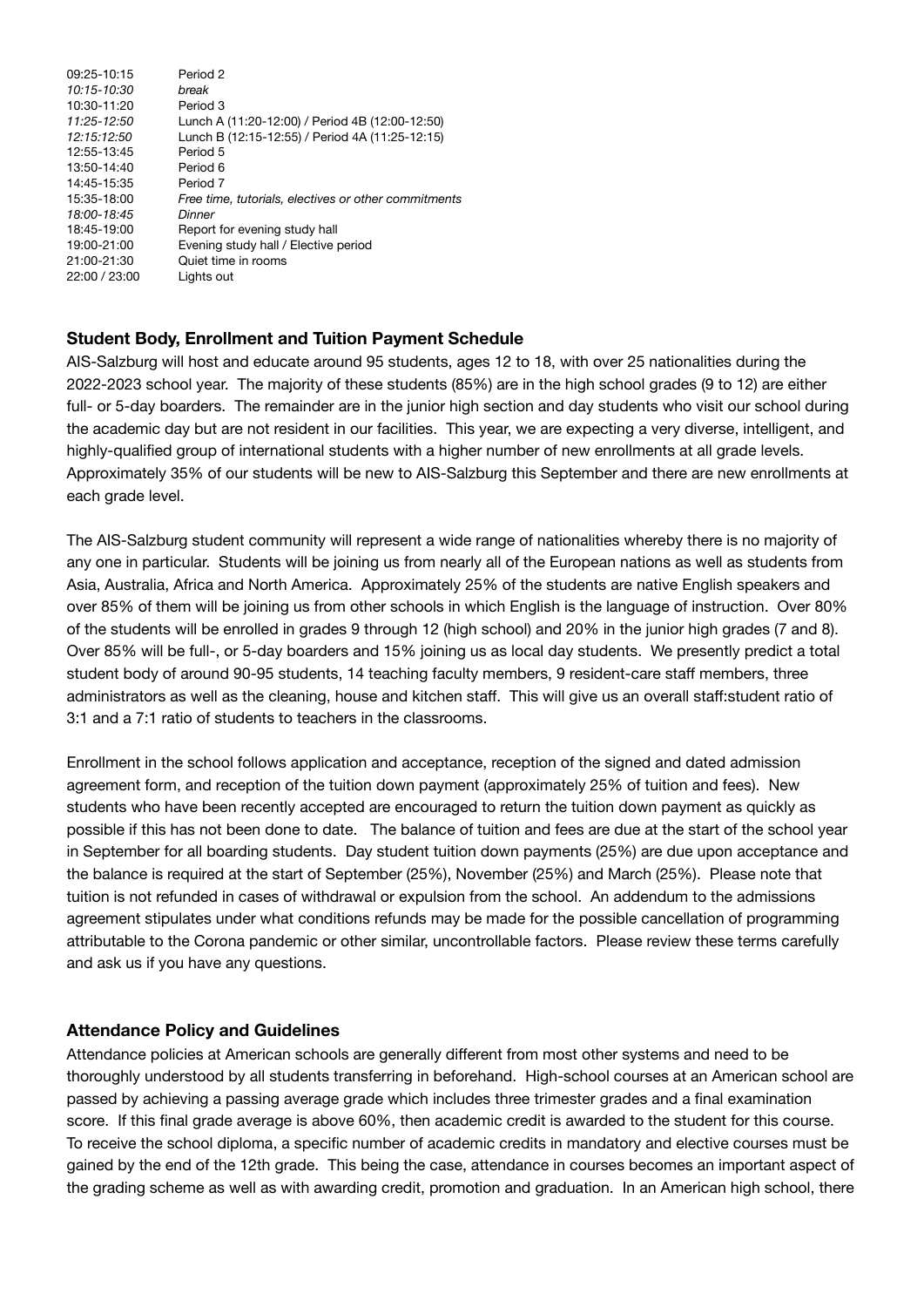is no possibility to re-sit an examination and pass the course if the final grade is failing. The entire course with up to 160 periods of instruction must be completed.

Promotion and graduation from the school are dependent upon each and every student meeting three requirements: passing grades in all courses; a positive conduct record; and at least 80% attendance in all periods held in all courses. *Any student who is absent—for any reason—more than 20% of the school year in a particular course, automatically fails the course.* The calculation of this attendance average includes all forms of absences including absences from instruction for school sports, medical appointments, tardies, and unexcused absences. If a student has enough absences in one or more courses so that it becomes impossible for them to complete the course with 80% attendance, they are released from the course with a failing grade and do not receive credit. This policy is very important and such things as early departures or late returns before vacation periods can have a dramatic affect on a student's ability to gain credit and the school diploma.

Unexcused absences from classes are not acceptable at AIS-Salzburg and result in disciplinary consequences as well as threaten a student's minimum attendance requirement. All parents of new students are encouraged to make travel plans now so that no instructional time is compromised or lost. The school dormitories are always open several days for departures after instruction ends and open several days before instruction begins again. The school administration will not make allowances for flight schedules, family plans which conflict with instructional time unless these are justifiably declared legitimate due to circumstances beyond our, or the parents' control. Absences for holidays which fall during class time during the calendar year are also considered unexcused. Therefore, please carefully note the arrival and departure dates mentioned above and mark them on your calendar for planning purposes.

Enrollment Form #8 (Form #5 for day students) clearly states the requirements for the attendance policy at AIS-Salzburg and requires a signature by the parent(s)/guardian(s).

Further information on the AIS-Salzburg attendance and other policies referred to above can be found at the following links:

**Academics** (general): <https://www.ais-salzburg.at/academic-programs/>

**Diploma and Academic Credit System:** [https://www.ais-salzburg.at/academic-programs/ais-salzburg-diploma](https://www.ais-salzburg.at/academic-programs/ais-salzburg-diploma-and-academic-credit-system/)[and-academic-credit-system/](https://www.ais-salzburg.at/academic-programs/ais-salzburg-diploma-and-academic-credit-system/)

**Standard Academic Schedules:** [https://www.ais-salzburg.at/academic-programs/standard-academic](https://www.ais-salzburg.at/academic-programs/standard-academic-schedules/)[schedules/](https://www.ais-salzburg.at/academic-programs/standard-academic-schedules/)

**Load, Promotion and Diploma Requirements:** [https://www.ais-salzburg.at/academic-programs/ais-salzburg](https://www.ais-salzburg.at/academic-programs/ais-salzburg-promotion-and-diploma-requirements/)[promotion-and-diploma-requirements/](https://www.ais-salzburg.at/academic-programs/ais-salzburg-promotion-and-diploma-requirements/)

#### **Academic Schedules**

The following courses and grade-level schedules will be offered at AIS-Salzburg for the 2022-2023 school year. In grades 7 through 10, the courses are mandatory and proscribed. In grades 11 and 12, several options are available, depending upon a student's interest, abilities and future university goals.

#### **Grade 7**

Junior High English Literature & Composition Junior High English Nonfiction & Communication Junior High Mathematics I Junior High Science World History German Language (at any appropriate level) Elective Junior High Ethics Seminar Healthy Lifestyle Requirement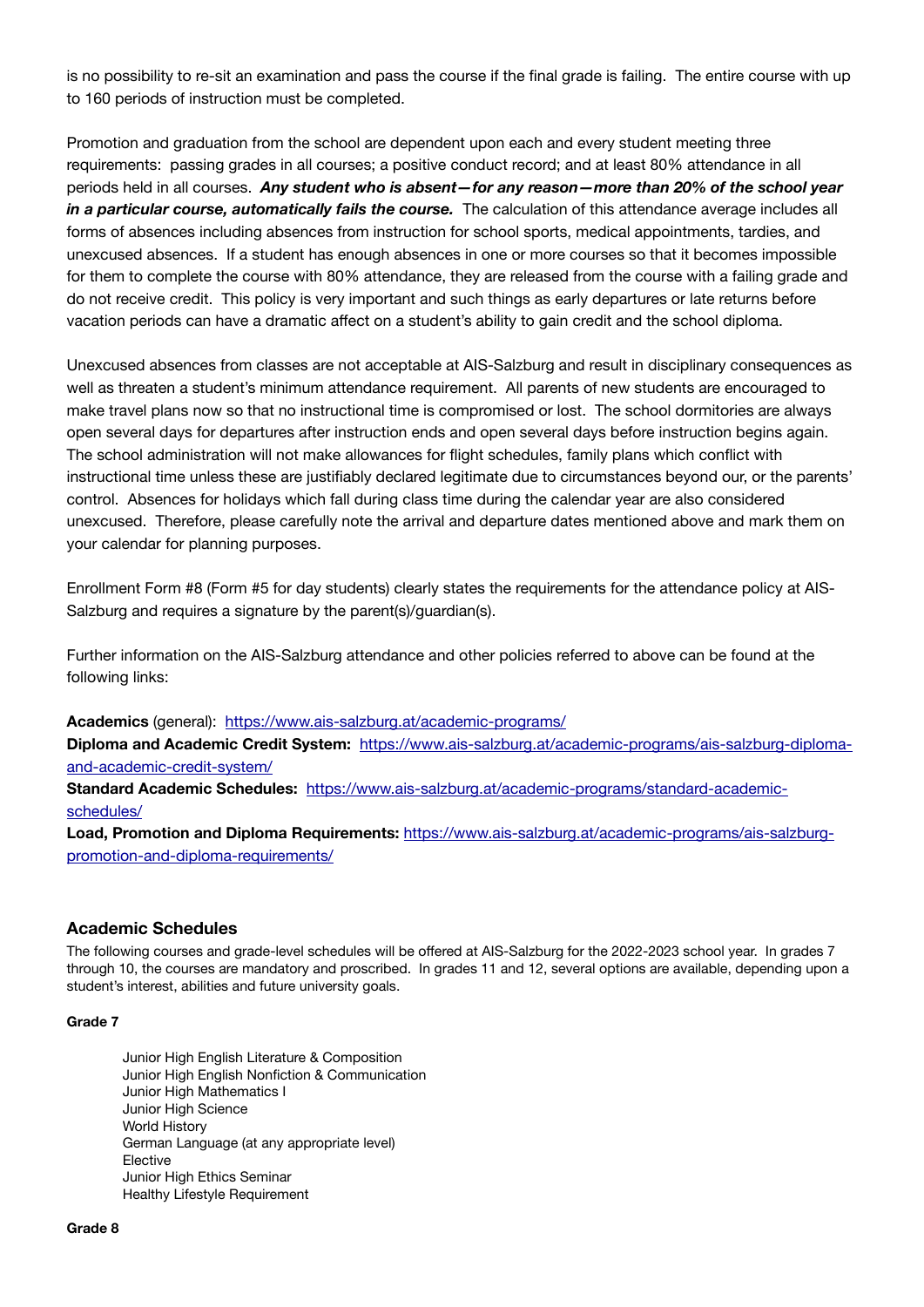Junior High English Literature & Composition Junior High English Nonfiction & Communication Junior High Mathematics II Junior High Science World Geography German Language (at any appropriate level) Elective Junior High Ethics Seminar Healthy Lifestyle Requirement

#### **Grade 9**

English 9 Literature & Composition English 9 Nonfiction & Communication Mathematics 9 Biology World Cultures German Language or Literature (at any appropriate level) Elective Ethics Seminar II Healthy Lifestyle Requirement

#### **Grade 10**

English 10 Literature & Composition English 10 Nonfiction & Communication Mathematics 10 **Chemistry** United States History German Language or Literature (at any appropriate level) Elective Ethics Seminar III Healthy Lifestyle Requirement

#### **Grade 11**

English 11 Literature & Composition English 11 Nonfiction & Communication **Precalculus** Physics or AP® Environmental Science AP® Human Geography German Language or Literature (at any appropriate level) Elective Ethics Seminar IV Healthy Lifestyle Requirement

#### **Grade 12**

English 12 Literature & Composition or AP® English Literature English 12 Humanities AP® Calculus AB or Advanced Mathematics AP® Chemistry or AP® Environmental Science AP® European History or AP® Psychology German Language or Literature (at any appropriate level) Senior Project Ethics Seminar V Healthy Lifestyle Requirement Elective (Spring Trimester only)

#### *Notes:*

*a. German IV/V is considered AP® level.*

*b. German level is independent of grade level and determined by transcripts and pretesting.*

*c. Electives offered in 2022-2023 include (tentatively): Studio Art, Music Lessons, Yearbook, German Tutorials, French Language and Culture, Spanish Language and Culture, Italian Language and Culture, and Drama*

*d. Load requirements demand that all students are enrolled in all subject areas each year at AIS-Salzburg unless mitigating circumstances are recognized by the school administration.*

*e. All students in grades 7 through 12 will have one period of study time built into their schedule in 2022-2023 except*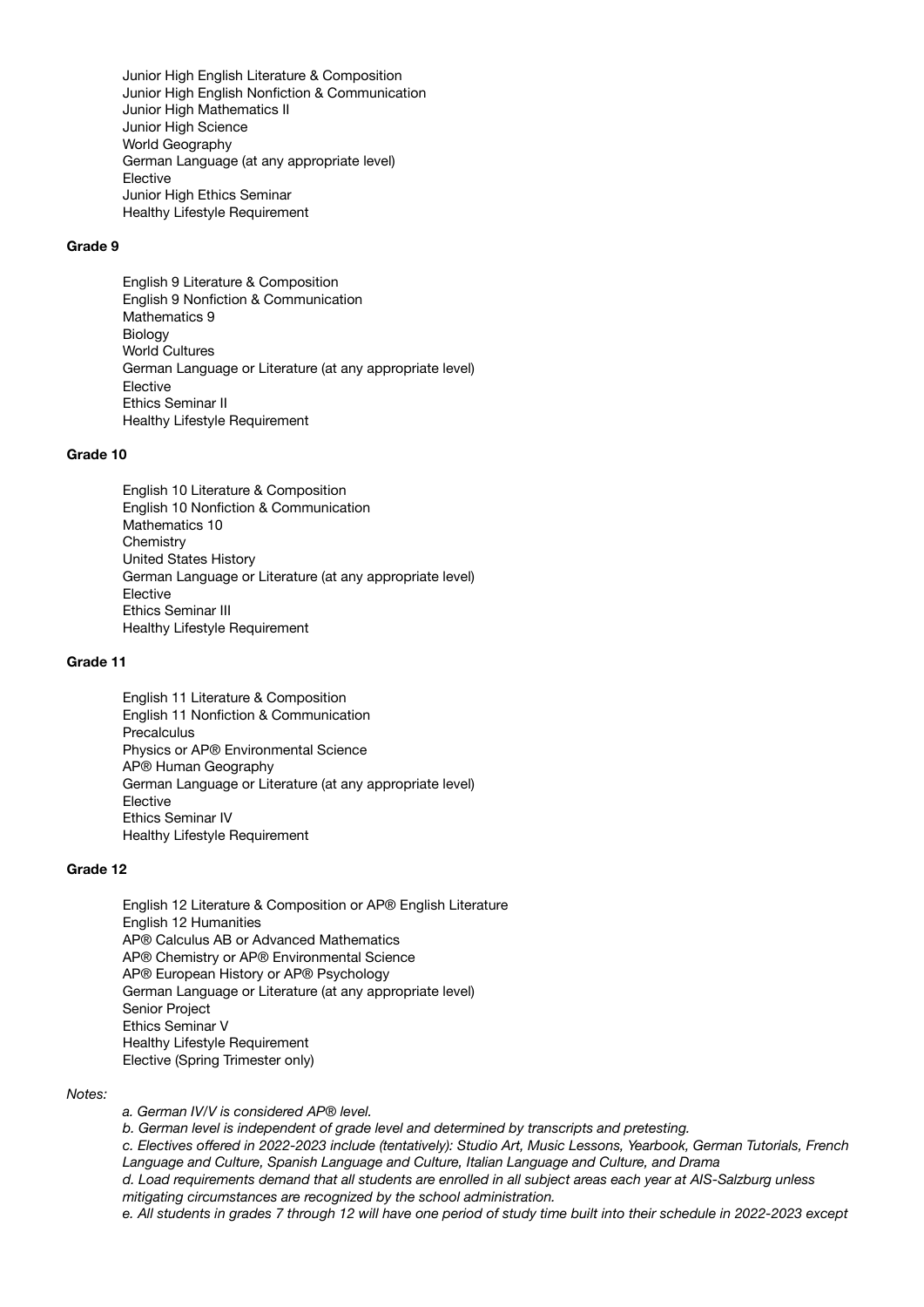### **Parental Visits and Weekend Check-Outs**

On a limited basis, students may be checked out of the school's direct care and supervision during weekend free time *exclusively by immediate family members* who come to the school to pick them up personally and have submitted a check-out request form which has been approved previously by the Dean of Students. Parents visiting Salzburg and desiring to visit with their children are allowed to do so during free time (after classes and before dinner on weekdays or during weekends). Boarding students are not allowed to stay off campus with their parents during the weekdays and a parental visit may never interrupt or excuse a student from academic commitments including courses and evening study halls (academic time).

Please remember that the weekend programs include active, entertaining, and cultural activities, travel opportunities, sporting events and team practices to which each boarding student must commit to. The administration will generally deny weekend check-outs on those weekends in which a student has a commitment to an athletics team event. There are no weekend check-outs allowed before final examinations at the end of the school year (May 20-21, 2023). The office staff can also assist in finding accommodations very near the school if desired.

### **Residences**

The administration will begin setting up the rooming plan as of late August before student arrivals. Returning students who have been enrolled at AIS-Salzburg the longest have first choice for both rooms and roommates and then new students are added appropriately. When resident students arrive, they are given their rooming assignment which will include the names of roommates as well.

As of October 1, residents may put in a request for a room change with the administration which will be considered only if every student involved in the change as well as their parents is in agreement. New students are typically roomed with other students of similar age. Parental wishes can be considered, but may not be met 100 percent of the time and should not be expected. The Dean of Students, Ms. Laura Fox is responsible for the rooming scheme [\(lfox@ais-salzburg.at\)](mailto:lfox@ais-salzburg.at).

When room change requests are received by the Dean of Students, they will be evaluated by the resident-care staff as a whole and determined acceptable or denied based upon a number of factors including parental input and evaluation of potential benefit to all students involved in the change. At times, the resident-care staff, with administrative approval, may require a rooming change and has the authority to do so if this can be justified by the potential improvement of one or more students' academic or social development, compatibility and avoidance of potentially negative social dynamics and/or to ensure that a respectful and trusting environment is established and maintained in the school's residences.

All dormitory rooms at AIS-Salzburg have *en suite* bathrooms and showers and are either single, double or triple occupancy in both the boys' and girls' quarters. Dormitory rooms also include all necessary furnishings including desk, bed, chairs, wardrobes, desk lamps, etc., and these are cleaned and inspected before the start of the school year. AIS-Salzburg provides all bedclothes and these are washed and changed on a weekly basis by the school's cleaning staff. The school does not supply towels or washcloths. Essential cleaning is carried out weekly in the dormitory rooms by the house staff, but it is considered a fundamental requirement of all boarders to maintain a neat, clean, sanitary and tidy room at all times. Dormitory rooms are inspected regularly by the school staff and free-time restrictions may be imposed if these responsibilities are not met regularly to the required degree.

Please be aware of a couple of important guidelines regarding dormitory accommodations at AIS-Salzburg: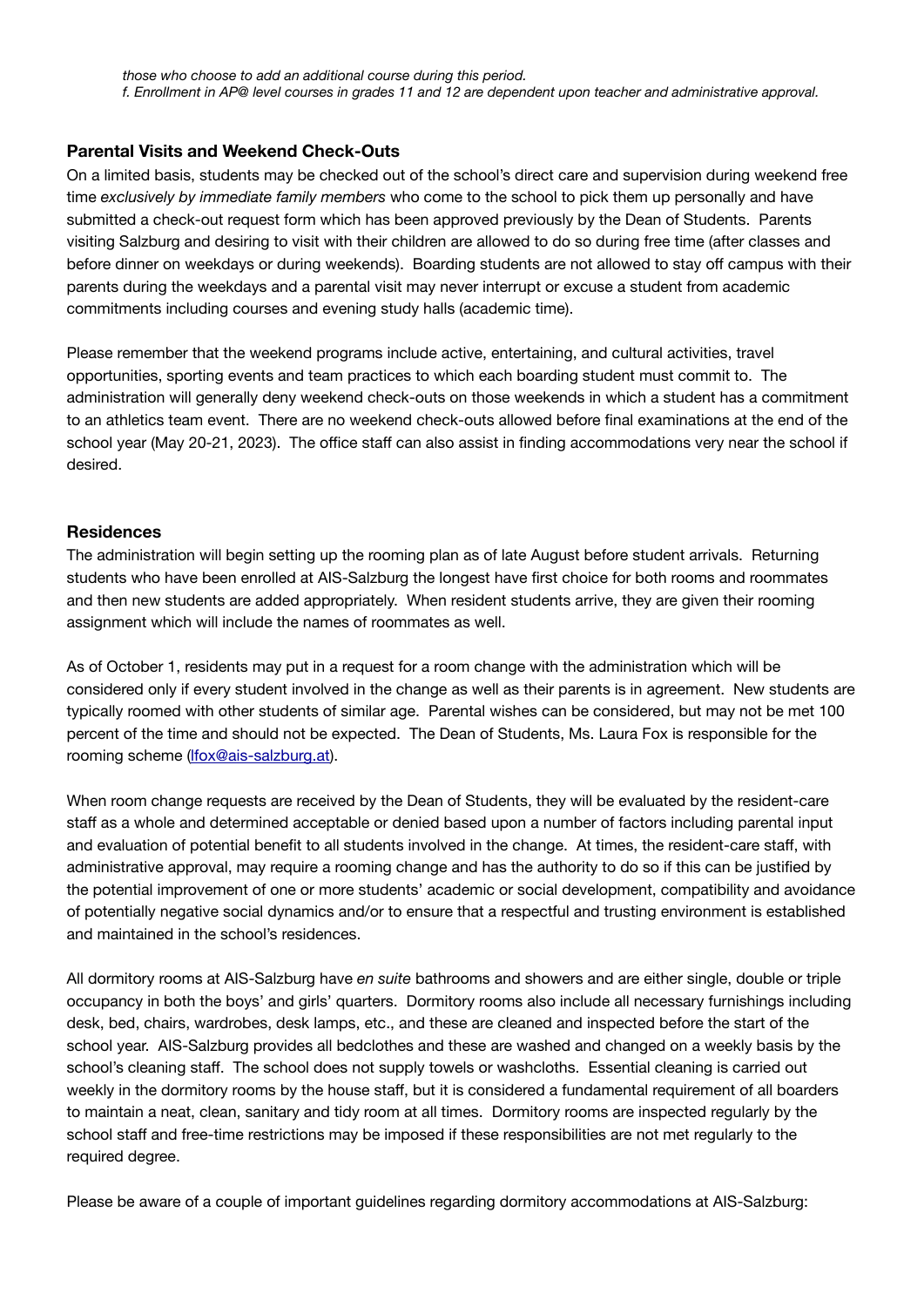- 1) *Space is limited,* please do not expect to have room for excessive amounts of personal clothing or other items. If you bring too much, it will need to be put into storage with limited access.
- 2) *Luggage cannot be kept in the dormitory rooms* although 5-day boarders may keep one bag for weekend travel in their closets.
- 3) Certain items are not allowed to be stored in dormitory rooms including *winter sports equipment, bicycles or other transport, or similar items*. The school has specific storage space available for such possessions.
- 4) *Cooking or the use of any devise which heats or has an open flame* (candles, etc.) are never allowed in the dormitory rooms by fire codes. Violations of this requirement is considered a serious threat to the health and well-being of all residents.
- 5) *Security* is important. Resident students should never keep loose valuables in their room (cash, credit cards, wallets, expensive jewelry, etc.). The school provides individual safe boxes in the office for any student who would like to use one.
- 6) Electronics and electric-powered devices can be problematic. Please note that each room has a limited number of electrical outlets and no room is to have more than one three-plug extension cord. For most of the dormitory rooms, this means that there will be four or five plugs available. Please also note that only electrical appliances which work on *210 volts* can be utilized in the dormitories.

Finally, a resident student needs to remember that although the staff and administration establish effective and professional parameters around personal privacy per policy, personal space will sometimes be reviewed, inspected or otherwise infringed upon in order to maintain a safe and secure environment for everyone. In such cases, the staff will always act in a professional manner which is within well-prescribed parameters they are committed to uphold, the parameters of which are determined by our AIS-Salzburg Child Safety Policy and Procedures.

The Dean of Students would be pleased to receive the students'/parents' input in terms of room selection wishes. This can be accomplished between now and August 31, 2022. You can download room request forms at this link: <https://www.ais-salzburg.at/info/>

# **What to Bring**

### *The link to list of what to bring as a boarding student his found [here.](https://www.ais-salzburg.at/info/)*

Please download this form to read through a listing of items that a resident student must, or may consider bringing with them when they check into the dormitories as well as a list of things that are one is not allowed to bring. There is also additional information on accommodations, laundry service, lockers and room tidiness requirements. Although these lists may not be all-inclusive, the fundamental parameters should be apparent. If you have particular questions, please let us know and we will try to assist.

### **Dress Code (overview)**

The AIS-Salzburg dress code does not require uniforms except in physical education classes and these are provided to all students at the start of the year. We do, however, require general guidelines be met in terms of clothing and style while enrolled at the school. These parameters are designed to (a) ensure the safety and health of our students (all dress and style must be appropriate for the weather or activity), (b) reflect the higher level of seriousness with which academics are pursued in the classroom, and (c) still allow for an appropriate amount of personal expression of personality and style.

All students must meet the school's academic attire code during the academic day (07:00-15:35 M-F) as well as meet all style and code requirements of the general dress code at all times. Here is an essential breakdown of the most important aspects of this code to assist you with your planning over the summer months: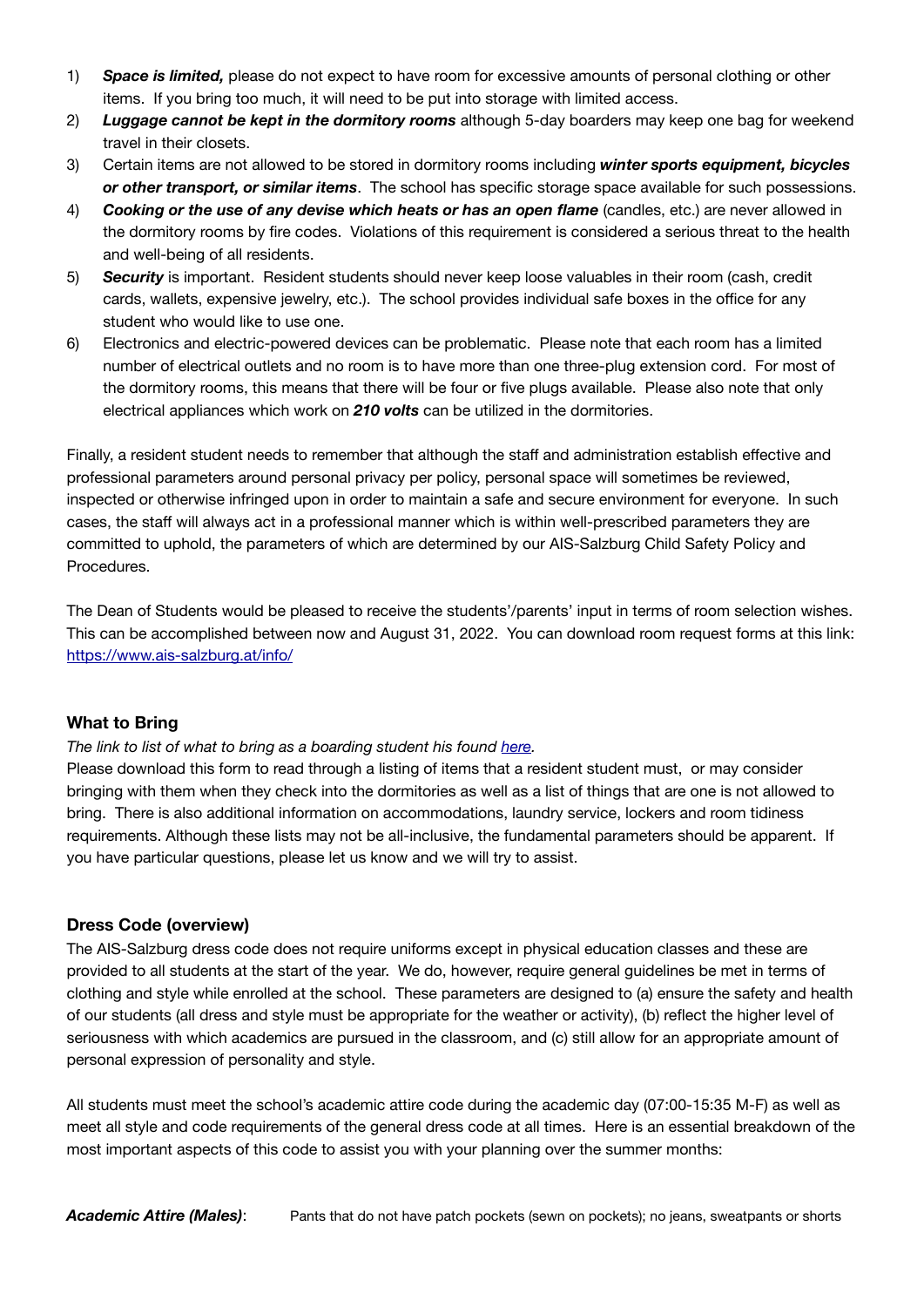|                                   | Shirt with a collar (no t-shirts or athletic jerseys)                                                          |  |  |
|-----------------------------------|----------------------------------------------------------------------------------------------------------------|--|--|
|                                   | Stylish shoes (no sports shoes, sandals, flip-flops, etc.), socks and belt                                     |  |  |
|                                   | Sweater or sweater vest (if necessary given weather conditions; no sweatshirts or hoodies)<br>No headwear      |  |  |
|                                   | Nothing excessive, inappropriate for the weather or offensive to any member of the school<br>community.        |  |  |
| <b>Academic Attire (Females):</b> | Dress, skirt, or pants without patch pockets (sewn on pockets); no jeans, sweatpants,<br>shorts)               |  |  |
|                                   | Top or blouse (no t-shirts, athletics jerseys, spaghetti strings, no shoulder-free or revealing<br>of midriff) |  |  |
|                                   | Stylish shoes (pumps, sandals, ballerinas, etc.; no sports shoes, flip-flops, or excessively<br>high heels)    |  |  |
|                                   | Sweater or sweater vest (if necessary given weather; no sweatshirts or hoodies)                                |  |  |
|                                   | No headwear                                                                                                    |  |  |
|                                   | Nothing excessive, inappropriate for the weather or offensive to any member of the school<br>community.        |  |  |

During leisure time (outside of academic hours), jeans and t-shirts are allowed. At no time should any piece of clothing or clothing style be provocative or extreme in style nor inappropriate given the weather. No indecent messages (racist, discriminatory, insulting) are permitted on clothing and no advertising or glorification of illegal substances, alcohol, or tobacco products is permitted displayed by any item of clothing while at the school.

The school provides uniforms for physical education courses which include sweatpants, hooded sweatshirt, tshirts (2), and shorts (2). To review the entire AIS-Salzburg Dress Code, please go [here.](https://www.ais-salzburg.at/wp-content/uploads/2015/02/DressCode2017.pdf)

### **Security**

Students resident at AIS-Salzburg should *never keep valuables or large amounts of cash in their dormitory rooms* or on their persons during their residency at the school. The school office has personal security safe boxes in which students can place their valuables. These can only be opened by an office administrator and provide a great deal of security for documents, jewelry, and other items that are not safe in the dormitory rooms. Boarding students are also encouraged to bring a small, lockable box for the storage of items in their dormitory rooms. This should be small enough to fit in a desk or chest drawer.

Dormitory doors are to be locked at all times when no one is in the room. The cleaning staff will always lock rooms upon their departure, but it is the student's responsibility to keep their personal items and those of their roommates safe. Theft of any personal items results in immediate dismissal from the school community as it is a severe breach of trust within our cooperative community of learners and educators.

# **Finances/Incidental Account/Invoicing**

All students resident at the school must have and maintain an incidentals account with our business office. This account is to be funded at  $\epsilon$  1,500 at the start of the school year and replenished as necessary throughout the year. Costs for activities, laundry fees, athletics fees, and other similar charges are deducted by the accountant regularly and statements of account are sent to the parents throughout the school year. When necessary, the accounting office will inform parents or guardians of the need to replenish this account. Incidental accounts may not be in arrears at any time.

Spending money can be organized through the school's accounting office and regularly distributed to the students at the start of each week. The school recommends that an amount between  $\epsilon$  30 and  $\epsilon$  50 per week is reasonable and should cover all personal needs of the students. Utilizing the incidentals account for payment of weekly pocket money is a good way to help ensure that money is not wasted and that the students learn to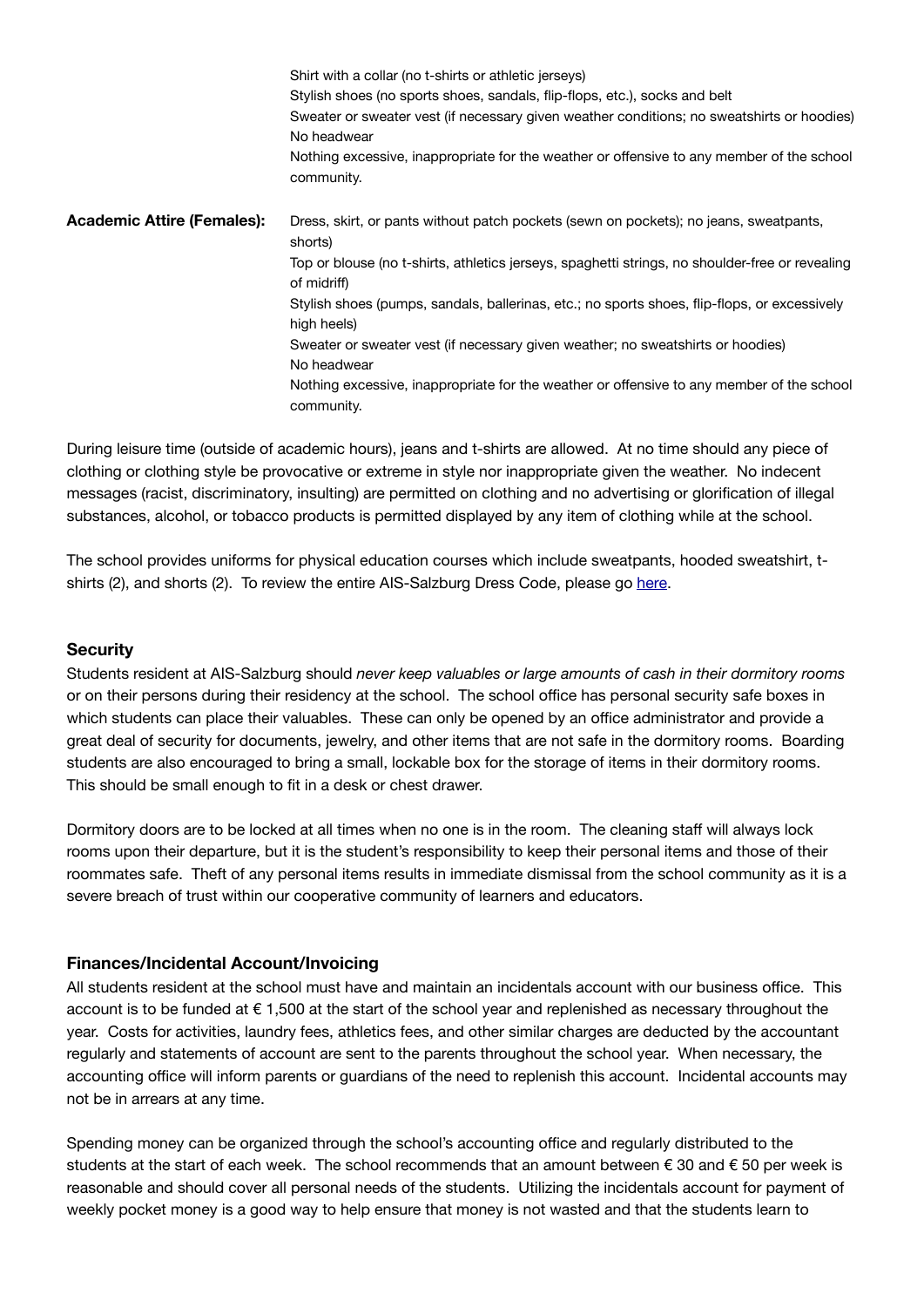budget their spending money appropriately. Please also note that requests for larger amounts in cash from the incidentals account can only be released to a student with parental permission and communication (e-mail, fax or direct telephone call).

# **Health and Accident Insurance**

Enrollment at AIS-Salzburg includes accident insurance which covers the entire time the student is enrolled at the school, whether in classes, in the dormitories, on excursions, ski trips, athletics outings, or other events on or off campus.

Students who require a visa to enter and remain in Austria (all but EU Schengen nationalities) are also required to show proof of health insurance coverage through a private health insurance provider recognized by the authorities here in Austria. The school can connect families with the Generali Insurance Company which provides a comprehensive health coverage plan at a reasonable price  $(\epsilon 1.170$  for the year). When a health emergency occurs, the school business office covers all immediate health costs and then passes these invoices on to the insurance provider.

Health care in Salzburg is very good and the large provincial hospital as well as a trauma hospital are located within a few kilometers from the school campus. When a physician needs to be consulted, there are two within walking distance of the school and arrangements are made through the school's student health coordinator, Mr. Joseph Suttmann. Mr. Suttmann can be reached at the school through his e-mail address, [jsuttmann@ais](mailto:sgonzalez@ais-salzburg.at)[salzburg.at](mailto:sgonzalez@ais-salzburg.at) or at the school office telephone number: +43 662 824617.

Two very important health safety requirements must be understood by all resident students and their parent(s)/ guardian(s):

- The school must follow and strictly carry out all physician's orders as received. Exceptions or alternative actions will not be carried out at the parent/guardian's request.
- All prescription medication—regardless of where they were purchased—must be deposited for safe keeping with the school's health coordinator at all times. Only the school health coordinator may adjust this requirement. Please do not send large amounts of prescription medications that may be intended to address any health issue that may develop during the school year. This is unreasonable and quite dangerous in a student residential setting.

### **Corona Pandemic and the 2022-2023 School Year**

At present, the Austrian government and health authorities are laying plans for dealing with a new wave of Covid infections this coming October/November, caused by an as yet unidentified strain of the Corona virus. Virologists are unable, at present, to predict the infectiousness or threat to life that a new variant may represent, but many feel that it will either be a new mutation of the Omicron variant or a comparable strain that will bring similar levels of infectiousness, but lower levels of threat to life. Regardless of the virological particulars, it is important to understand that the school will likely be under some restrictions when this new wave begins.

It is most likely, that Salzburg Province and Austria generally will impose several restrictions when confronted by a new wave. These restrictions, applicable to all schools in Austria will likely include:

- masking
- frequent antigen and PCR testing and reporting
- restrictions on travel or increased controls
- restrictions on group sizes indoors and/or outdoors
- restricted access for non-vaccinated persons to restaurants, hotels, sports venues, etc.
- new vaccination requirements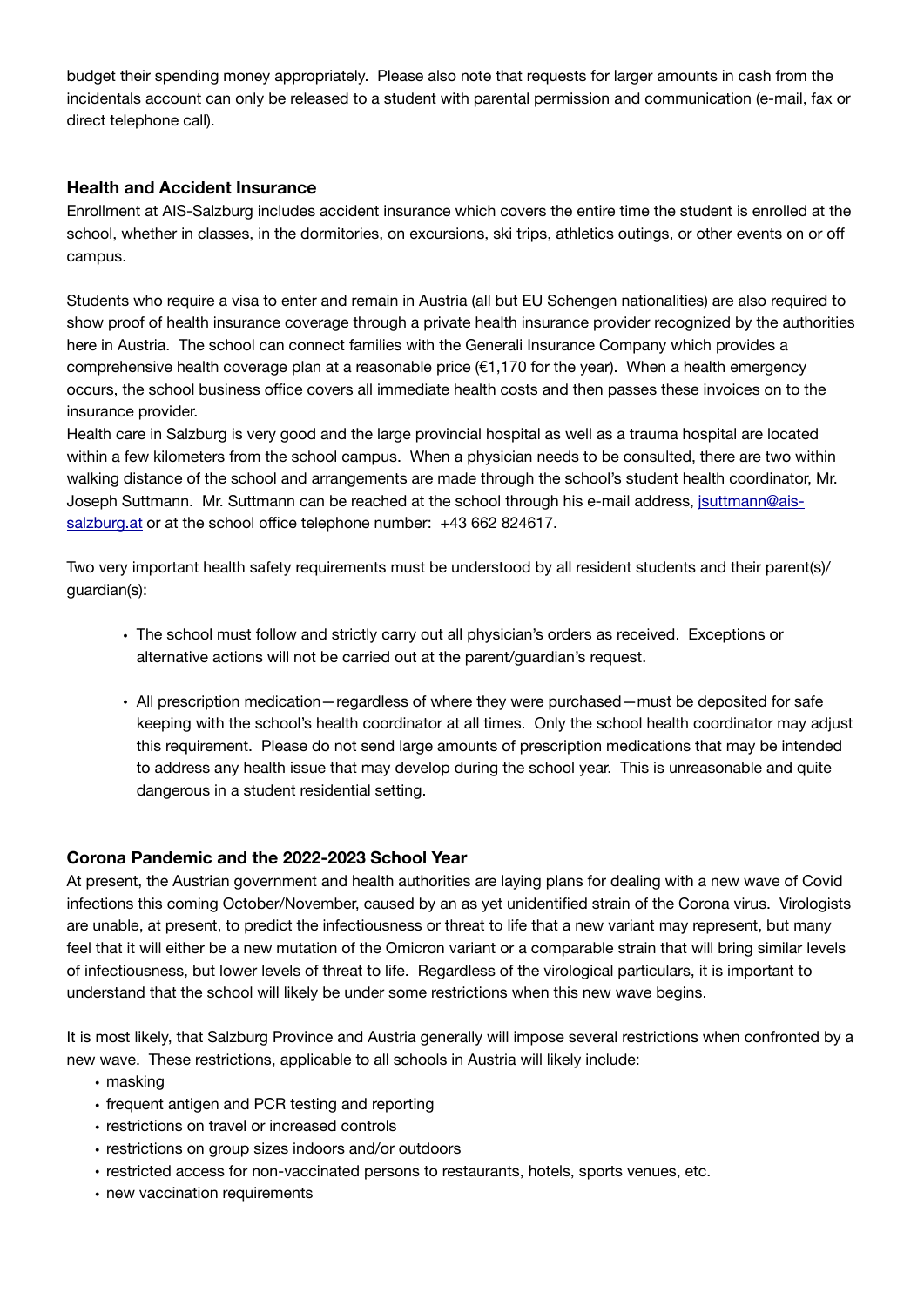The school administration will consider imposing particular restrictions in order to ensure the well-being and safety of all students which may include:

- restrictions on free time movement off campus
- postponement of activities, sporting events or excursions
- restricted access to the school campus

The school requires that all resident students enrolled be vaccinated against Covid-19 by the start of the school year in September. Day students are encouraged to be vaccinated as well to prevent loss of participation in instruction, sports, or other programming. Proof of vaccination must be brought with the resident students upon arrival and a photo copy will be made and included in the student's health file. The original will be kept with the student's passport, under lock and key. The school's health coordinator will continue to organize vaccinations throughout the fall and will schedule these with confirmation from the parents or guardians.

Testing will be carried out on all arrival days (start of school year, return from Winter and Spring Breaks) and the school administration reserves the right to require antigen testing whenever it is felt necessary to do so. Compliance with such requests for testing is expected at all times.

The school administration will update all community members on the Covid situation whenever necessary throughout the school year. These updates will be sent out by electronic communication.

### **War in Ukraine**

The invasion of Ukraine by the Russian military continues to have an effect upon Europe and the world, primarily economically. Here in Europe, the millions of Ukrainian refugees who have left their home country to find peace and security is a major social factor that is being dealt with by the government and non-profit organizations. This need is expected to continue through the fall and into the coming school year and will affect our school community as well. Given the need and our mission to assist and provide an outstanding college-preparatory education to qualified young people from around the world, the school administration has expanded scholarship opportunities for students from Ukraine for the 2022-2023 school year. Through application, demonstration of need and review of academic qualifications, AIS-Salzburg will be accepting a number of Ukrainian students, to enroll in grades 9 thorugh 11 especially.

These students will be completely integrated into our programs, just as all students are blended into our international school. All expectations related to our academic, physical education and social/behavioral programming are in effect for them just as for all other students. AIS-Salzburg can play an important role in providing both an education and a home for students in need and the community can be enriched by the experience as well. Regardless of the protected qualities of birth, nationality and gender, our community welcomes and respects all students and their desire to achieve their goals and move closer to their future dreams without fear of abuse, disrespect or discrimination of any kind. This is what makes our community a very special one and an organization of individuals that cannot turn a blind eye to the needs and hopes of others. Together, our community is enhanced by plurality and enriched by the diversity of experiences of our individual members.

# **PowerSchool® Student Information System**

The PowerSchool® student information program is an online educational platform which is accessible to all members of the school community including students and parents. School community members can log onto the PowerSchool® site with their unique login and password and may check attendance records, grades in all classes and electives, as well as read teacher commentary concerning academic progress and social status. Parents can also contact teachers and staff members directly through the PowerSchool® system.

At the start of the school year, login names and passwords are given to all students and their parents or guardians. It is very advantageous for students and parents to be up-to-date on these aspects of school life so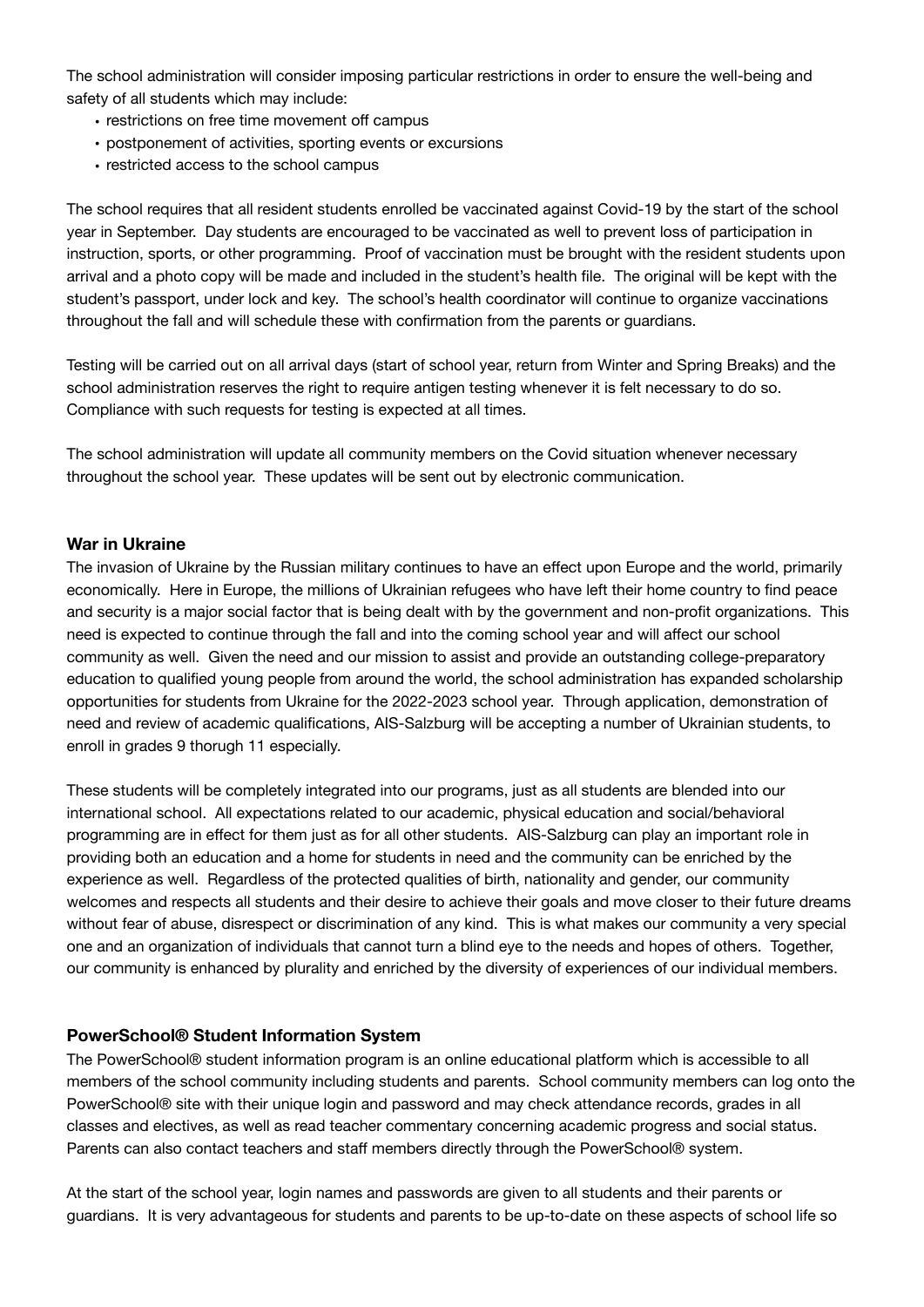that achievement can be maximized throughout the year. Please remember that login names and passwords are private property and are not to be shared or communicated to others at any time. Students must maintain the security of their login name and password and attempts to gain access to another student's data or restricted areas of the program result in being barred from use of the PowerSchool® program.

If you have any difficulties or problems accessing or understanding the PowerSchool® program data, please contact the school by telephone (+43 662 824617) or E-mail (offi[ce@ais-salzburg.at\)](mailto:office@ais-salzburg.at). We would be glad to assist you in this important area.

### **Google Classroom®**

All instructors at AIS-Salzburg will utilize the Google Classroom® platform to send information, assignments, readings, updates and other materials to the students enrolled in their classes. The resident-care staff sends our important information for activities, rosters, information and other communications to students directly through this platform as well. At the start of the school year, students will receive the information required to register in their classes and gain access to these materials. Each student will be assigned a gmail email address through the school's account which will be utilized for these purposes.

In the event that face-to-face instruction is interrupted (by illness, etc.), the Google Classroom® platformed is used for online instruction. Otherwise, the materials found here are not to be seen as equivalent to the instruction taking place in the classroom and it is not possible to gain credit in the course through the Google Classroom® platform alone. One should see this platform as a resource and supplement to their regular, in-class learning and development.

# **Child Protection Policy**

The school administration and staff of AIS-Salzburg prioritize and emphasize safeguarding and child protection in our school. All staff members have been through training in various areas related to this theme (bullying, abuse, neglect, emotional support, online safety, self-harm, fire/emergency protection procedures, first aid, etc.) and will be implementing these as standard practice. AIS-Salzburg students can expect these issues to provide an undercurrent of discussion and action this coming year in our effort to ensure that our community is safe, secure in their dignity and able to focus on the important priorities of learning and developing within an environment of trust.

The full AIS-Salzburg Child Protection Policy will be available for downloading and reading in the 'Downloads' section of the school website following annual review and revision. Since safeguarding and protection are very broad themes that touch on many aspects of our programming, there will also be related policies of which you will want to make yourself aware of and informed about. For example, the schools Anti-Bullying and Anti-Cyberbullying Policy as well as our Equality and Diversity Policies should be understood by all community members as a fundamental aspect of enrollment in our community. Links to these policy statements are [here.](https://www.ais-salzburg.at/info/)

# **Weekend Travel Program**

The school will continue the successful weekend travel program whereby students are invited to participate in overnight trips to areas around Salzburg not more than 3 or 4 hours away by public transport (train or bus). Although some disruptions in scheduling are to be expects, the school's resident-care staff will organize up to six of these overnight trips to various destinations in 2022-2023.

We plan on offering one overnight weekend trip per month except during those months that contain excursions (October and February). At a minimal payment of  $\epsilon$ 45 to help defray costs, we hope that a good number of students take advantage of these travel opportunities during the school year and get out to see more of the beautiful environment in which we live.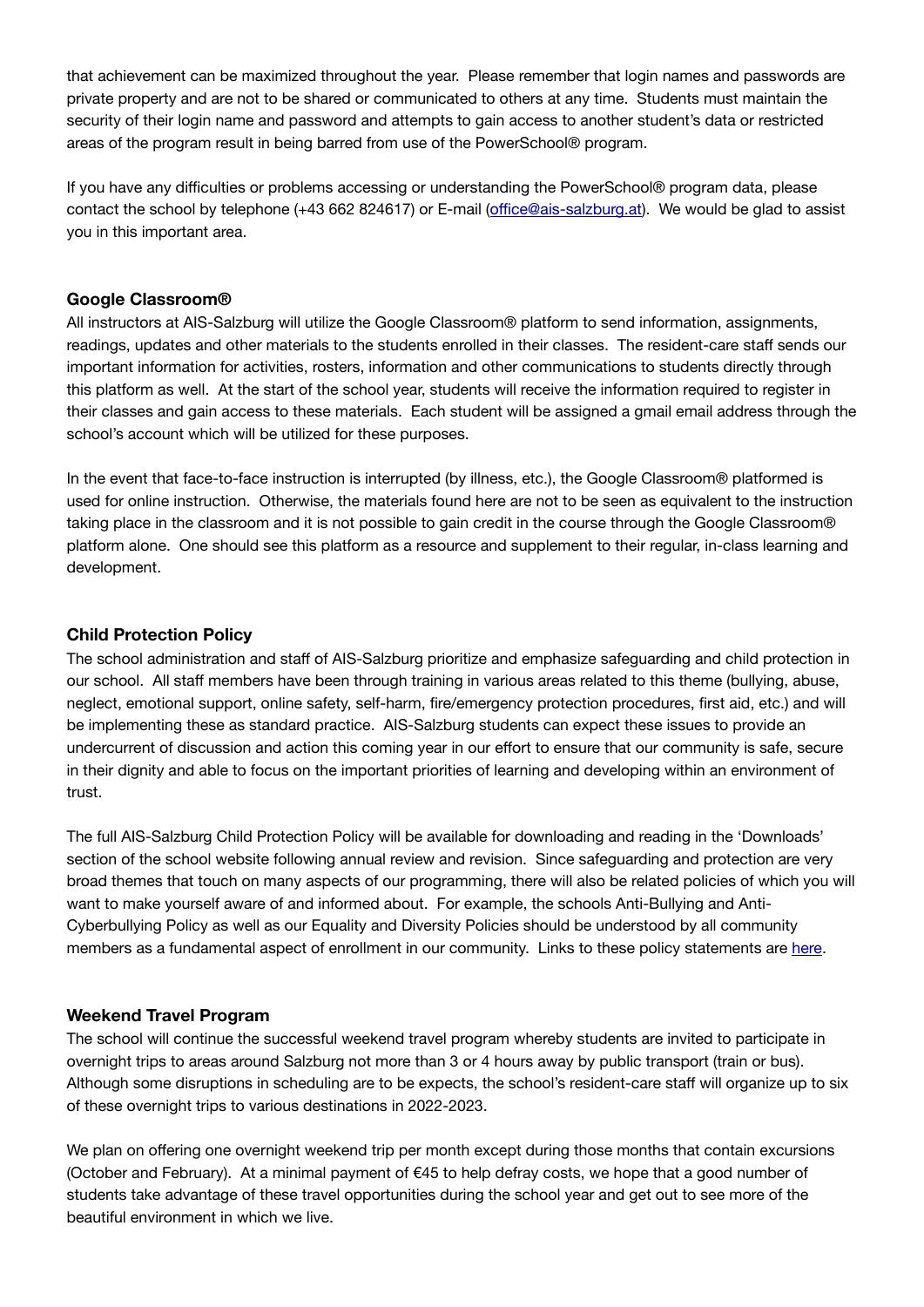## **Excursions, 2022-2023**

The following excursion destinations have been identified for the 2022-2023 school year. Please note that in anticipation of possible restrictions due to Covid, we have moved the Fall Excursion up by four weeks to the last weekend in September.

*Fall Excursion* - September 27-October 2, 2022 Option 1 (included completely in tuition for full- and 5-day boarders): *Paris, France*  Option 2 (€200 extra fee for flight costs; limited to 26 students): *Barcelona, Spain* 

*Winter Excursion* - February 23-26. 2023 Option 1 (included in tuition): *Winter Sports in Zell am See, Austria* 

Since the Fall Excursion begins shortly after the start of the school year, it will be important that all those wishing to participate return their Excursion Participation form (Permission/Enrollment Form #10) in due time. The form, along with all other permission and enrollment forms for both resident and non-resident students can be found [here](https://www.ais-salzburg.at/info/). The Fall Excursion alternative trip to Barcelona, Spain will be limited to 26 students and four staff members, therefore, it will be especially important that you declare your intentions to join us on this trip as soon as possible and at any point during the summer months. As of the first week of the school year, this roster will be finalized in order to purchase flight tickets and reserve accommodations.

### **Sports and Athletics**

AIS-Salzburg continues to be a vital member international school in the Danube Valley Athletic Conference which includes 15 other international schools in Austria, Slovakia, Germany and Hungary. The DVAC establishes competitions and tournaments in a number of sports, whereby member schools host these events from year to year. Aside from the schedule of events within the DVAC organization, the school's Athletic Director, Mr. Burns ([dburns@ais-salzburg.at\)](mailto:dburns@ais-salzburg.at) schedules further competitions with local teams and individual international schools throughout the school year.

With a larger student body and a return to a full schedule of athletic competitions, the administration would like to encourage all students to join one of our competitive sports teams this coming school year. This is especially important for new students to the school as sports team participation will require direct involvement and physical participation. The opportunities available are not only about sports, competition and teamwork, the program also has a strong travel element with dates scheduled for games and tournaments in Munich, Vienna, Bratislava and Budapest.

Competitive sports teams available include the following

- Girls' Varsity Volleyball (Fall Trimester Season)
- Girls' Junior Varsity Volleyball (Fall Trimester Season)
- Boys' Varsity Soccer (Fall Trimester Season)
- Boys' Junior Varsity Soccer (Fall Trimester Season)
- Boys' Volleyball (Fall Trimester Season)
- Girls' Varsity Basketball (Winter Trimester Season)
- Girls' Junior Varsity Basketball (Winter Trimester Season)
- Boys' Varsity Basketball (Winter Trimester Season)
- Boys' Junior Varsity Basketball (Winter Trimester Season)

Please note that those students interested in other, individual sports can also speak with our Athletics Director, Mr. Burns, to discuss possible involvement in organized competitions, especially if you are interested in competitive tennis or swimming.

# **Enrollment Forms and Agreements**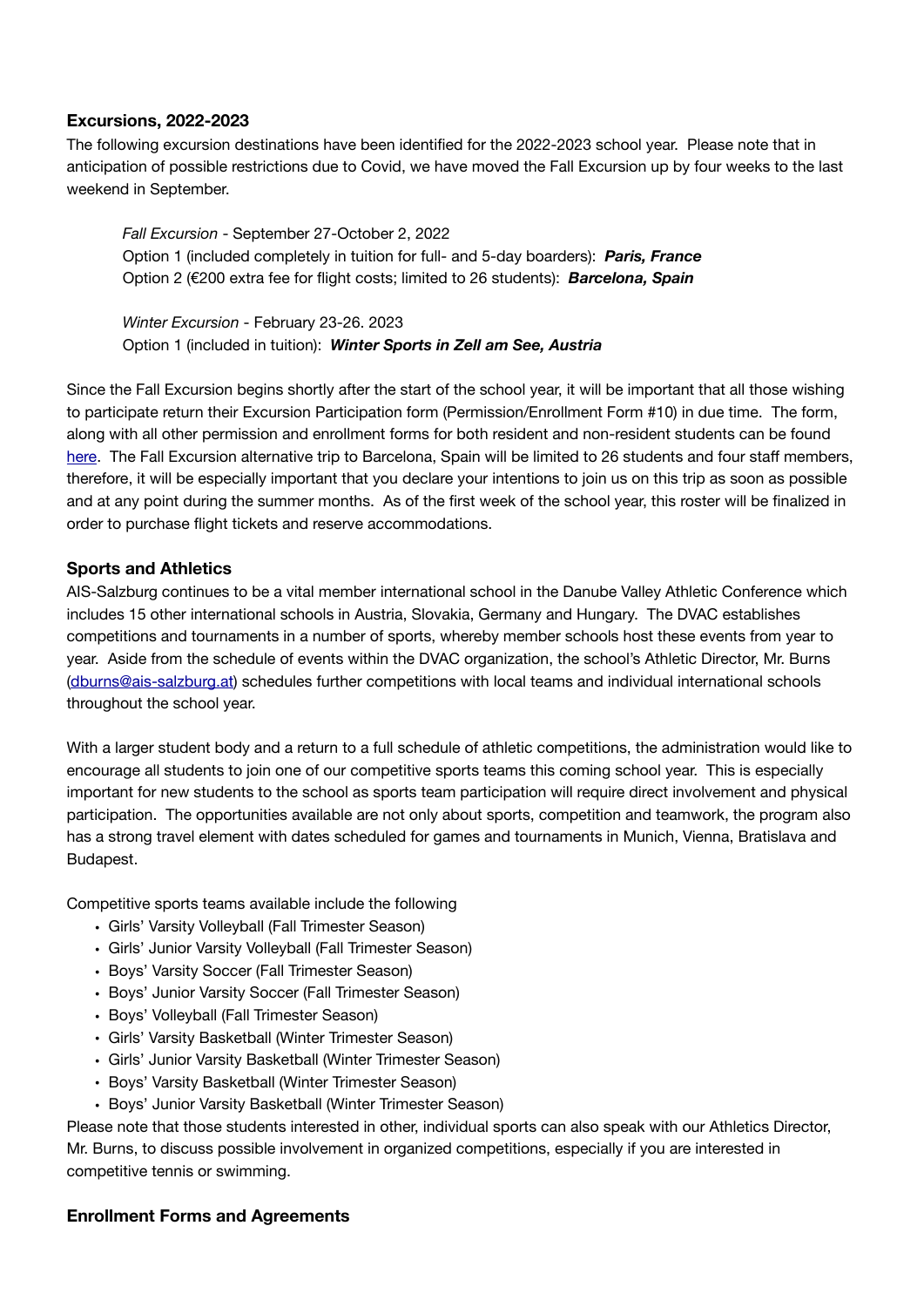At the start of each school year, all students enrolled and their parents must fill out and submit a number of enrollment and/or permission forms. The number and varieties of these depends upon the student's status:

### *Resident Students (Full, and 5-Day Boarders):*

 Enrollment Form 1: Child Protection Agreement Enrollment Form 2: Personal Data Consent (GDPR) Enrollment Form 3: Contact Information Enrollment Form 4: Athletics/Physical Education Participation Enrollment Form 5: Leaves to the City Enrollment Form 6: Alcoholic Beverages Enrollment Form 7: Damage Liability Declaration and Agreement Enrollment Form 8: Attendance Policy Agreement Enrollment Form 9: Community Commitment and Code of Conduct Enrollment Form 10: Excursion Participation Enrollment Form 11: Health Form and Record

*These forms can be downloaded [here](https://www.ais-salzburg.at/info/):* 

### *Non-Resident, Day Students:*

|  | Enrollment Form 1: Child Protection Agreement                 |
|--|---------------------------------------------------------------|
|  | Enrollment Form 2: Personal Data Consent (GDPR)               |
|  | Enrollment Form 3: Contact Information                        |
|  | Enrollment Form 4: Athletics/Physical Education Participation |
|  | Enrollment Form 5: Attendance Policy Agreement                |
|  | Enrollment Form 6: Community Commitment and Code of Conduct   |
|  | Enrollment Form 7: Excursion Participation                    |
|  | Enrollment Form 8: Health Form and Record                     |

# *These forms can be downloaded [here](https://www.ais-salzburg.at/info/).*

Here is further clarification about these forms for your better understanding:

# *Child Protection Agreement Form*

The safeguarding, protection and support of our students in an effort to ensure their health, security and wellbeing while enrolled at our school is of the highest priority. This brief statement, which should be read through completely, outlines the parameters of our efforts to professionally protect our students from harm, abuse and neglect. A copy of the full Child Protection Policy and Procedures will be sent out to all parents and guardians at the start of the school year in September.

# *Data Protection Information and Agreement Form*

The European Union personal data protection guidelines (GDPR) require the school to declare what personal information data is collected, why it is collected, and who has access to this information. This form confirms parental/guardian agreement with the school's purpose-directed collection and use of personal student data. At the end of this form, a number of points are provided which require your consent.

# *Contact Form*

Throughout the school year, the school staff and personnel will frequently contact parents electronically. Of greatest importance, we send all final grades and transcripts by e-mail also. Therefore, please be certain that the e-mail contact address given on this form is up and functioning throughout the school year and is checked frequently. If you change your e-mail address at any time, please inform the school office immediately. It is often impossible to tell—from our end—if an e-mail message sent has actually been received. Therefore, if you do not receive report cards, for example, at the end of each trimester, please contact the office and we will revise our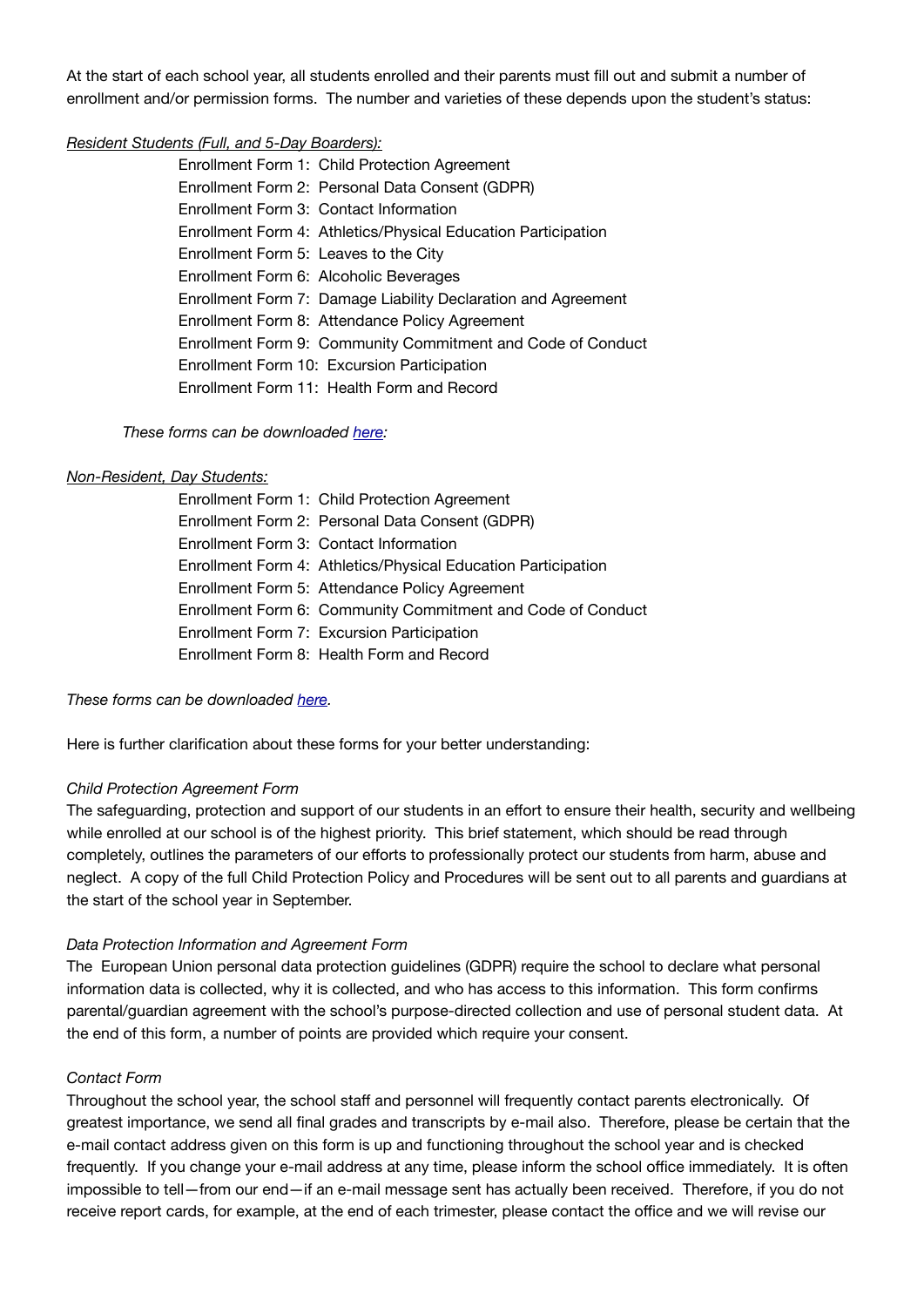information or correct the problem right away. Finally, please be certain to provide us with correct emergency contact information where you can be reached at any time.

#### *Athletics/Physical Education Permission Form*

This form releases the school from liability for injuries which may be incurred during athletics games and practices, during physical education courses, and during free-time and weekend activities including skiing/ snowboarding outings.

#### *Leaves to the City Permission Form*

If parent agreement and signature is given, boarding students are allowed to leave campus during free time provided they have meet all expectations for the day (room clean, homework done, attendance, etc.). When away from the school, all students must remain in the city limits and be with at least one other person from the school. All school rules and policies that apply are in effect when our students are away from campus here in Salzburg.

#### *Alcoholic Beverages Permission Form*

On a strictly-limited basis, students 17 years of age or older are allowed consumption of beer or wine with dinner on Friday and Saturday evenings while enrolled at the school. Abuse of this policy leads to revocation for the remainder of the school year.

#### *Damage Liability form*

This form is required of all residents, signed both by the students and the parents. This statement specifies that liability in case of damage or vandalism to the dormitory rooms or their furnishings is held by the residents of the rooms and that charges are incurred through the student incidentals account. At any time, proof of damage and comparative photos from the start of the school year are available upon request in the case that a charge is levied.

#### *Attendance Policy Agreement Form*

This form details the specific requirements in the area of attendance for all students. Signatures on these forms represent agreement with the school's policy and the willingness to support our attendance requirements at all times throughout the school year.

#### *Community Commitment Statement*

This form, signed by both the parents and the student, demonstrates commitment to the school's rules and policies generally as outlined in the Parent and Student Handbook. In order to establish and maintain a community of learners which is based upon respect, consideration for others, appropriate behavior, and high goals, the handbook is provided and its rules are in place. All students must agree to these terms at the start of the school year, demonstrating their commitment to and understanding of the school's expectations in all areas of student life. The annual revision of the Parent and Student Handbook for the 2021-2022 school year should be available online in August.

#### *Excursion Participation Form*

This form is a preliminary designation given by the student and parent/guarding relevant to participation on the fall and winter excursions. Reception of this information at the start of the school year allows us to properly prepare and plan for these events.

#### *Health form*

All new students should have a physical examination before coming to AIS-Salzburg and the school health form should be signed by your family physician. Please be certain to accurately fill out the section on immunizations and allergies. This is especially important this year with the Corona virus situation and reception of proof as to whether a student has been vaccinated or not (see latest Corona update). Please also inform us of any ongoing condition that required treatment or medication or in any way restricts a students participation in school activities. Understand that all prescription medications must be turned in to the school's health coordinator at the start of